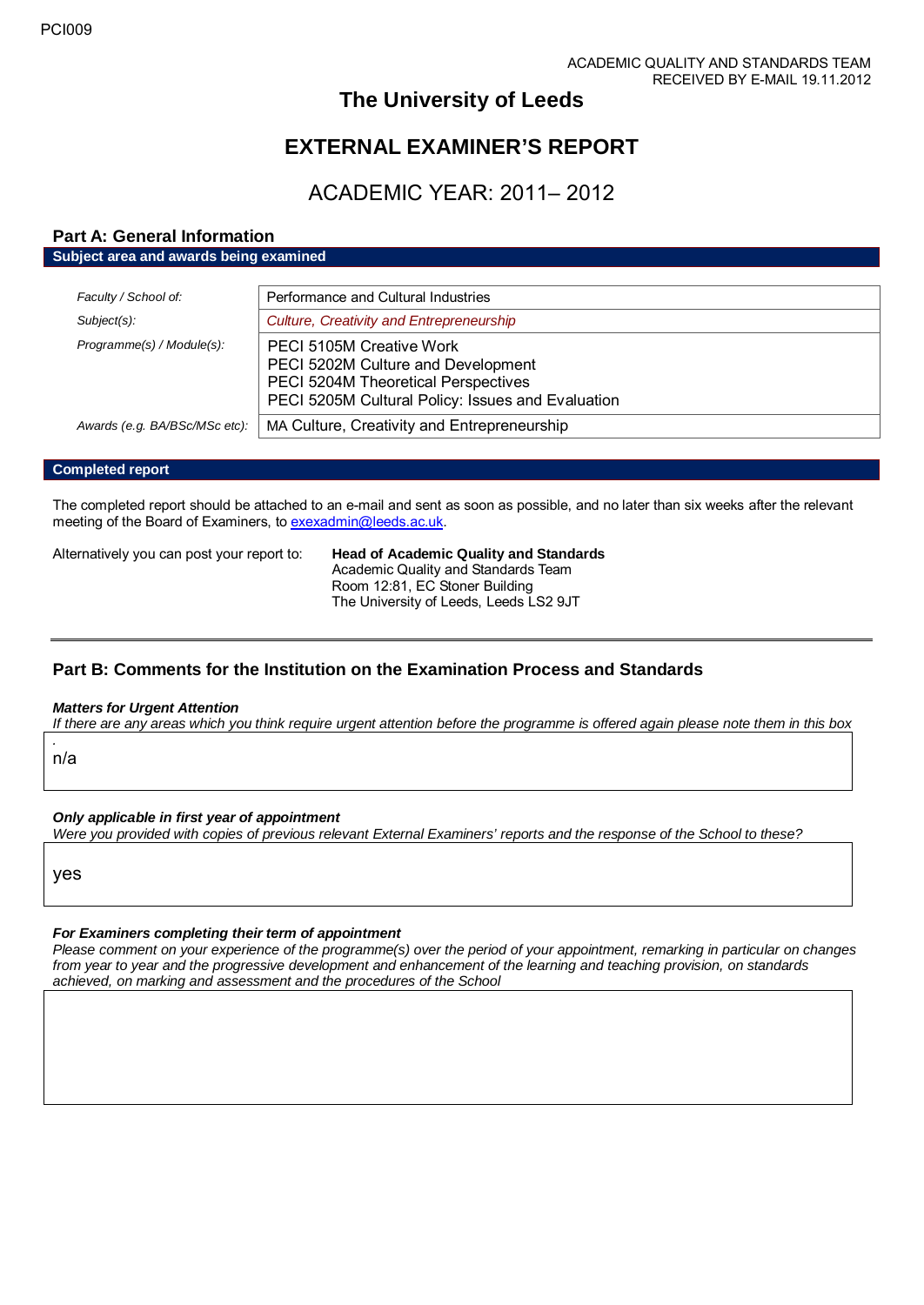#### **Standards**

- **1. Please indicate the extent to which the programme Aims and Intended Learning Outcomes (ILOs) were commensurate with the level of the award**
	- *The appropriateness of the Intended Learning Outcomes for the programme(s)/modules and of the structure and content of the programme(s);*
	- *The extent to which standards are appropriate for the award or award element under consideration.*

The aim of this MA programme is to produce successful graduates who will occupy leadership roles in public and private organizations, working at the leading edge of creative development. The programme addresses theories, strategies and practices for developing and managing creative entrepreneurship across the breadth of the cultural field, including the arts, the cultural industries and the creative industries. The programme aims and ILOs usefully address the distinctions between cultural and creative economies, and the relationships between different sectors and activities which comprise the cultural field through the theoretical frames associated with studying the cultural field. The programme explicitly foresees that strategic and practice developments in creativity will have important relationships to other critical areas of the economy – notably education, health, industry and commerce. These areas are included in the scope of application of creative and cultural entrepreneurship addressed in taught units, and students are encouraged to explore the broader socio-economic contexts for these activities, and to critically examine how these contexts are changing, and how they present challenges for their own professional development as future cultural leaders.

The structure and content of the programme respond very well to these challenges, providing access to theoretical foundations of professional knowledge and research skills and perspectives in the core modules, and by supporting students to explore more personalised areas of practice and application of knowledge, through the elective modules. These offer a range of pathways, so students can make their own routes through specialisms, and can opt to take more research- or practice-based routes. The programme provides students with research and analytical skills and specialisms in culture, creativity and entrepreneurship at standards which are entirely appropriate to postgraduate level.

- **2. Did the Aims and ILOs meet the expectations of the national subject benchmark (where relevant)?**
	- *The comparability of the programme(s) with similar programme(s) at other institutions and against national benchmarks and the Framework for Higher Education Qualifications.*

The programme compares very well with other programmes with similar aims and objectives, and provides standards for achieving the stated ILOs which are focused on critical exploration, interrogation and developing understanding of the different processes, concepts and theories of creative professions and economies.

#### **3. Please comment on the assessment methods and the appropriateness of these to the ILOs**

• *The design and structure of the assessment methods, and the arrangements for the marking of modules and the classification of awards;* 

• *The quality of teaching, learning and assessment methods that may be indicated by student performance.*

The mix of assessment methods include opportunities for students to develop and undertake self-directed learning, different research methods and practices, policy appraisal, research and evaluation of case studies, including observational and reflective practice methods. There are three modules which are assessed by a long 6,000 word essay. Whilst this is good practice for improving students' research and writing skills, it feels like a missed opportunity for different kinds of assessment which might examine ILOs – e.g. interrogation of organisations and institutions, critical approaches to professional development – in different ways. It is also unclear whether students have the opportunity for group / team work and how they develop presentation and communications skills which are apt for the development of future creative leaders.

The focus of the programme – on creativity and entrepreneurship – and the stated aim to produce students "who will occupy leadership roles in public and private organizations, working at the leading edge of creative development" suggests that there could be more focus on practices and on the application of students' developing skills and knowledge in 'real-life' or 'live project' situations. It is unclear whether students have an opportunity as part of the core modules in assessment of their own critical reflective practice. Although the Creative Work option encourages critical reflection on industry practices through the placement element, this appears to form 20% of the assessment only, and to be related more to ethnographic observation than to the application of reflexive learning based on experience. I wonder if there might be opportunities to build this into the assessment for taught units, and increase the variety of assessment modes for the programme?

The Cultural Policy module assessment focuses on the development of evaluation strategies for case study organisations and projects. Although this device raises a range of relevant issues for students about the value and efficacy of creative entrepreneurship and cultural interventions and proposes a range of practical measures which students must learn about and undertake in order to evaluation activities, I feel it might limit students understanding of cultural policies to contemporary institutional and organisational settings. It would be interesting to see how students are encourage to further contextualise their understanding of cultural policy in relation to the influence and forbearance of historical periods and other, less institutional/everyday settings. .

The mark sheets and marking arrangements offer the students excellent feedback commentary, which is supportive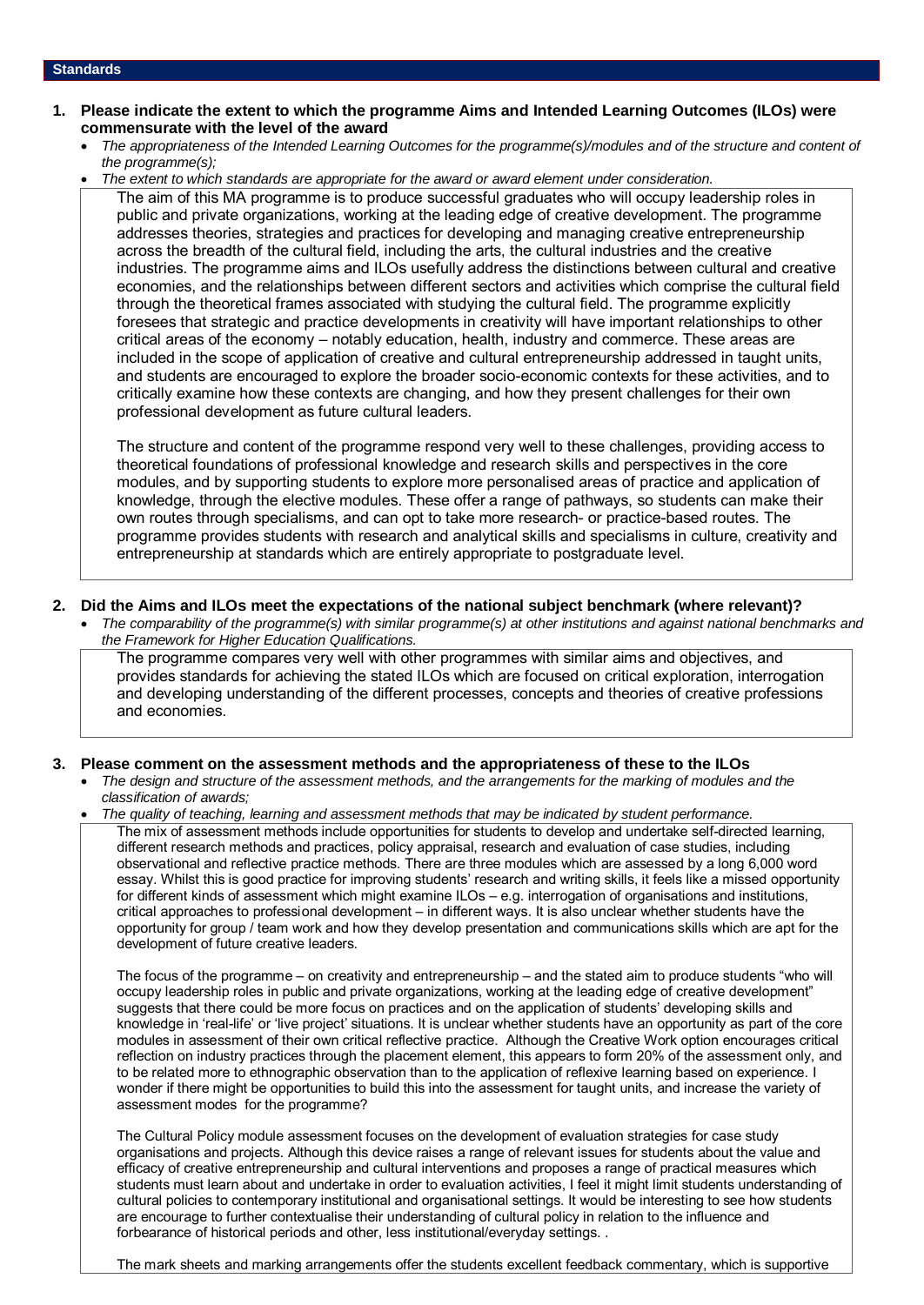and informative and includes both formative and summative feedback. The final text box for Overall Comments and objectives for improvement is used particularly well by markers, and hopefully produces effective results. There is a very clear grading system articulated on the mark sheets through letters and overall percentage marks which supports markers in using the full spectrum of possible marks. There appears to be the opportunity for formative feedback on written work within Creative Work, although this is unclear, and it is unclear whether there are other opportunities for students to receive feedback on draft work built in to other modules.

Student performance is on the whole very good, with the marks spread between 50 – 83, and with module averages uniformly within the merit mark, between 62 – 67 (where seen – I only received grids for Creative Work, Cultural Policy and Research Project ahead of the exam board). The marking scheme supports markers in awarding high distinctions. This is particularly impressive given the proportion of non-English language students and the IELTS selection criteria of 6.5 (6.0 writing. As noted above comprehensive formative feedback is given and this includes where students have been awarded high marks, e.g. in the 70s and 80s. The range of topics chosen for assessments and for the dissertation also suggest that students feel stimulated to and confident in exploring personal and professional interests through their research.

## **4. Were students given adequate opportunity to demonstrate their achievement of the Aims and ILOs?**

- *The academic standards demonstrated by the students and, where possible, their performance in relation to students on comparable courses;*
- *The strengths and weaknesses of the students as a cohort.*

As noted above, the performance of the students overall suggest that the programme provides opportunities for students to acquire the knowledge and experience required to satisfy learning objectives of the programme. However the lack of variety of different types of assessment (as noted above) may prohibit students in demonstrating their application of 'concepts and theories of the arts, cultural industries and creative industries' within practical contexts, and prevent the opportunity for a more practice-based perspective on creative entrepreneurship in the cultural field.

Strengths – intellectual curiosity, ability to identify, understand, analyse, summarise and synthesise theoretical concepts in relation to a complex field of specialisms (at upper end), general research skills and understanding of importance of methodology, particularly demonstrated by research project.

Weaknesses – Formatting and presentation of assessment – there was a noticeable lack of uniformity across taught unit assessment in the way work was presented; there were some weakness in expression in English language style and structure; could have been better use of diagrams and visual content, in some cases; there was some areas of weakness in handling of research materials (e.g. interview data). Within the sample provided there was also one example of a student who had re-used the same theoretical framing across three separate pieces of assessed coursework – and although this work had been checked for plagiarism via Turnitin, this raises questions about student confidence and impetus to use the programme to critically explore the broad range of theoretical perspectives or resources made available to them.

## **5. For Examiners responsible for programmes that include clinical practice components, please comment on the learning and assessment of practice components of the curriculum**

 $n/a$ 

## **6. Please comment on the nature and effectiveness of enhancements to the programme(s) and modules since the previous year**

*It would be particularly helpful if you could also identify areas of good practice which are worthy of wider dissemination.*  This is my first year as external examiner for this programme, so comments on enhancements are based on judging progress against the previous examiner's written reports.

The reflective log/case study account of organisation or individual in 'Creative Work' appears to have arisen through previous comments, and is note-worthy as good practice, as it allows students to locate case studies in relevant contextual analysis and to relate their descriptive and interrogative analysis of observations to these and to the wider cultural field. That said, as noted above, it was a little unclear whether the primary aim of the module was to provide students with work experience or with experience of how to observe cultural work, and there was evidence that some students found the brief for Creative Work to be confusing.

Based on the previous comments, 'Culture and Development' has clearly been improved on the basis of recommendations. From this year's assessment the module appears to have provided a fantastic opportunity for students to explore case studies of cultural projects, programmes and organisations from across the world, resulting in a set of (mainly) dynamic and interesting analyses, and drawing on the diversity of nationalities and experiences of the student cohort.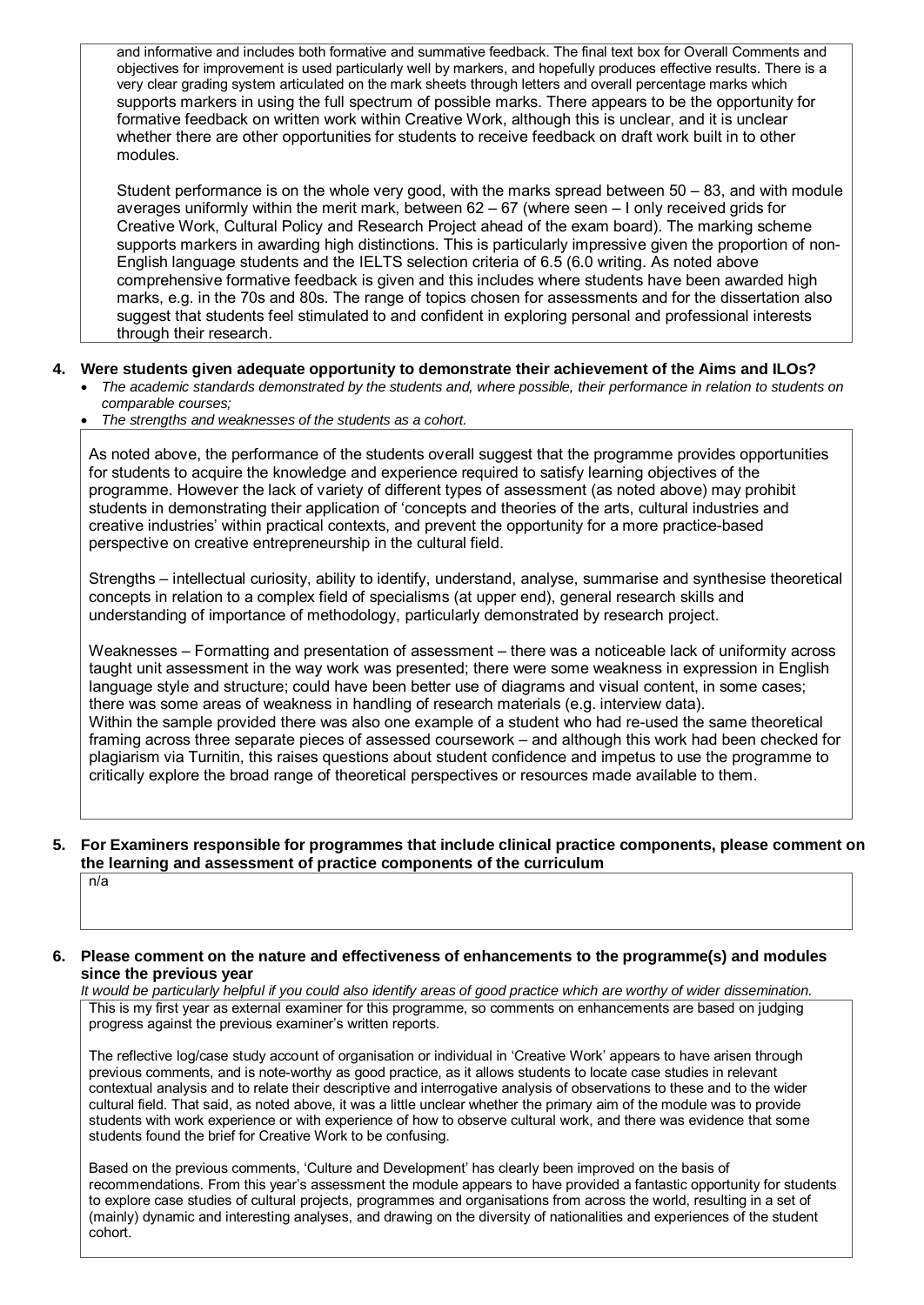## **7. Please comment on the influence of research on the curriculum and learning and teaching**

*This may include examples of curriculum design informed by current research in the subject; practice informed by research; students undertaking research.* 

Staff research activities are clearly evident in the programme through their pivotal role in providing the learning objectives and delivery strategies relevant to the programme's mission, and in keeping it up to date. The previous Programme Director clearly brought professional expertise and experience to the programme in relation to the use and management of evaluation and research in the cultural field. It will be interesting to see how the change to Programme Director may result in further additions to the contribution of staff research interests to the content and approaches of the programme.

Students' own research as part of the programme appears to be very well equipped by the Research Perspectives research training element, which is shared across the three MA programmes, as revealed by the competence, standard and achievements of Research Projects. Research skills are also embedded in the other taught units for CCE, and reflect the research types and methods – academic, applied, market and evaluation – pertinent to professional practices in the creative and cultural sector.

## **For Examiners involved in mentoring arrangements**

**8. If you have acted as a mentor to a new External Examiner or have received mentor support please comment here on the arrangements**

I was invited to shadow the outgoing External Examiner during the Exam Board 2010-11, and received regular contact and advice from programme staff. I can commend and highly recommend this practice.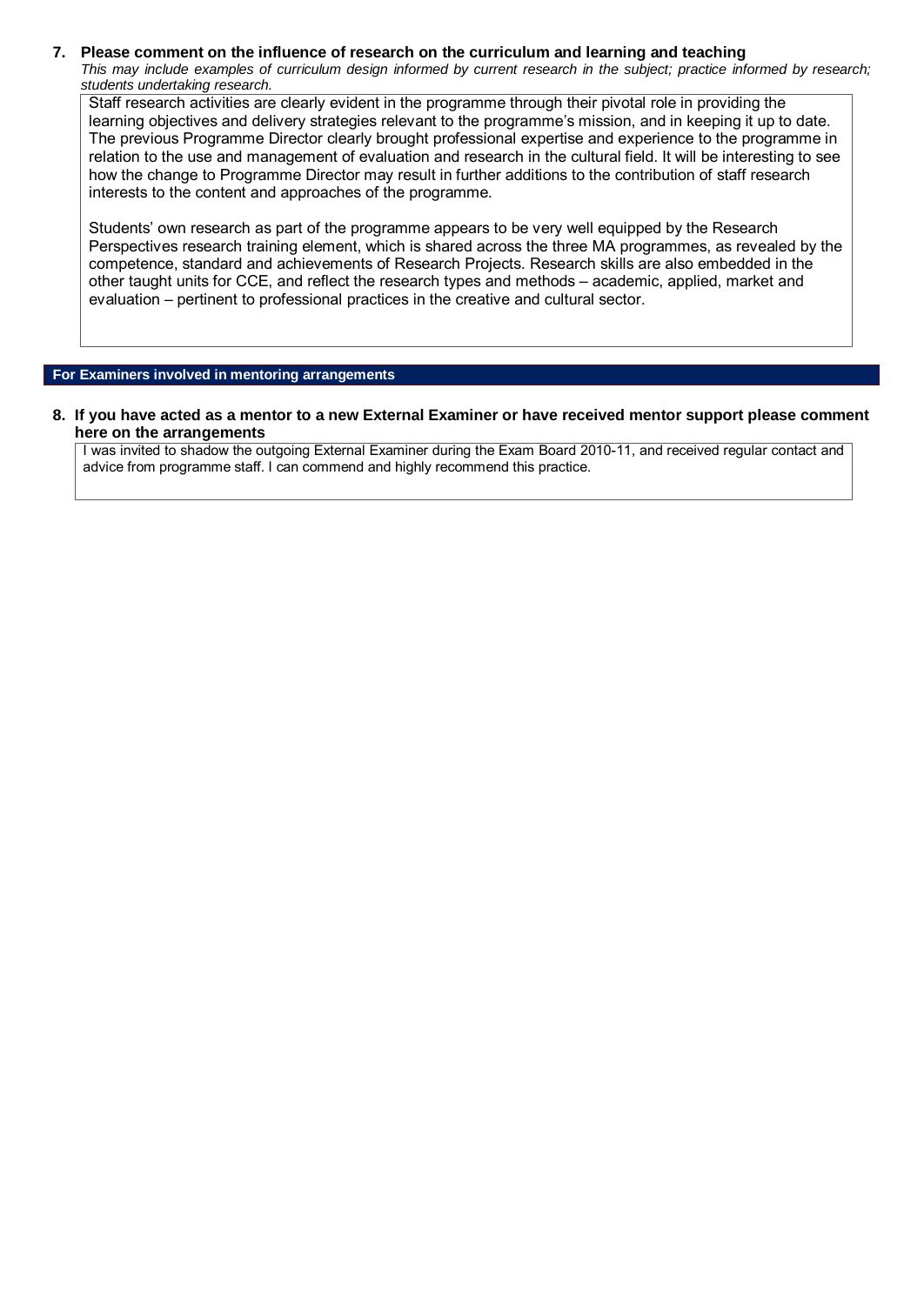### **9. The University and its Schools provide guidance for External Examiners as to their roles, powers and responsibilities. Please indicate whether this material was sufficient for you to act effectively as an External Examiner.**

• *Whether External Examiners have sufficient access to the material needed to make the required judgements and whether they are encouraged to request additional information.*

Yes – support staff were very accommodating, and the VLE provided full access to relevant materials.

- **10. Did you receive appropriate documentation relating to the programmes and/or parts of programmes for which you have responsibility, e.g. programme specifications or module handbooks, marking criteria?**
	- *The coherence of the policies and procedures relating to External Examiners and whether they match the explicit roles they are asked to perform.*

Yes. Materials were available through the VLE and also via programme staff. One question was raised about lack of information on moderation of assessment and markers' comments on agreement of marks – this has been clarified following the exam board discussion by the relevant PG Written Feedback Form, which was forwarded by the Director of PGE to all external examiners involved.

## **11. Were you provided with all draft examination papers/assessments? Was the nature and level of the questions appropriate? If not, were suitable arrangements made to consider your comments?**

Yes – I was consulted about changes to course assessment questions ahead of their inclusion in the programme handbooks.

**12. Was sufficient assessed / examined work made available to enable you to have confidence in your evaluation of the standard of student work? Were the scripts clearly marked/annotated?** 

Yes.

## **13. Was the choice of subjects for dissertations appropriate? Was the method and standard of assessment appropriate?**

There was a wide and interesting choice of subjects, reflecting the breadth of the field. Both method and standards were appropriate, reflected by awarding of high distinctions at the upper end of the cohort range.

**14. Were the administrative arrangements satisfactory for the whole process, including the operation of the Board of Examiners? Were you able to attend the meeting? Were you satisfied with the recommendations of the Board?**

Yes – satisfactory arrangements were made, although better communications about the value of the external examiners' meeting ahead of the examination board to review work and discuss the common taught unit would have been helpful. I am satisfied with the recommendation of the Board.

#### **15. Were appropriate procedures in place to give due consideration to mitigating circumstances and medical evidence?**

Yes.

### **Other comments**

**Please use this box if you wish to make any further comments not covered elsewhere on the form**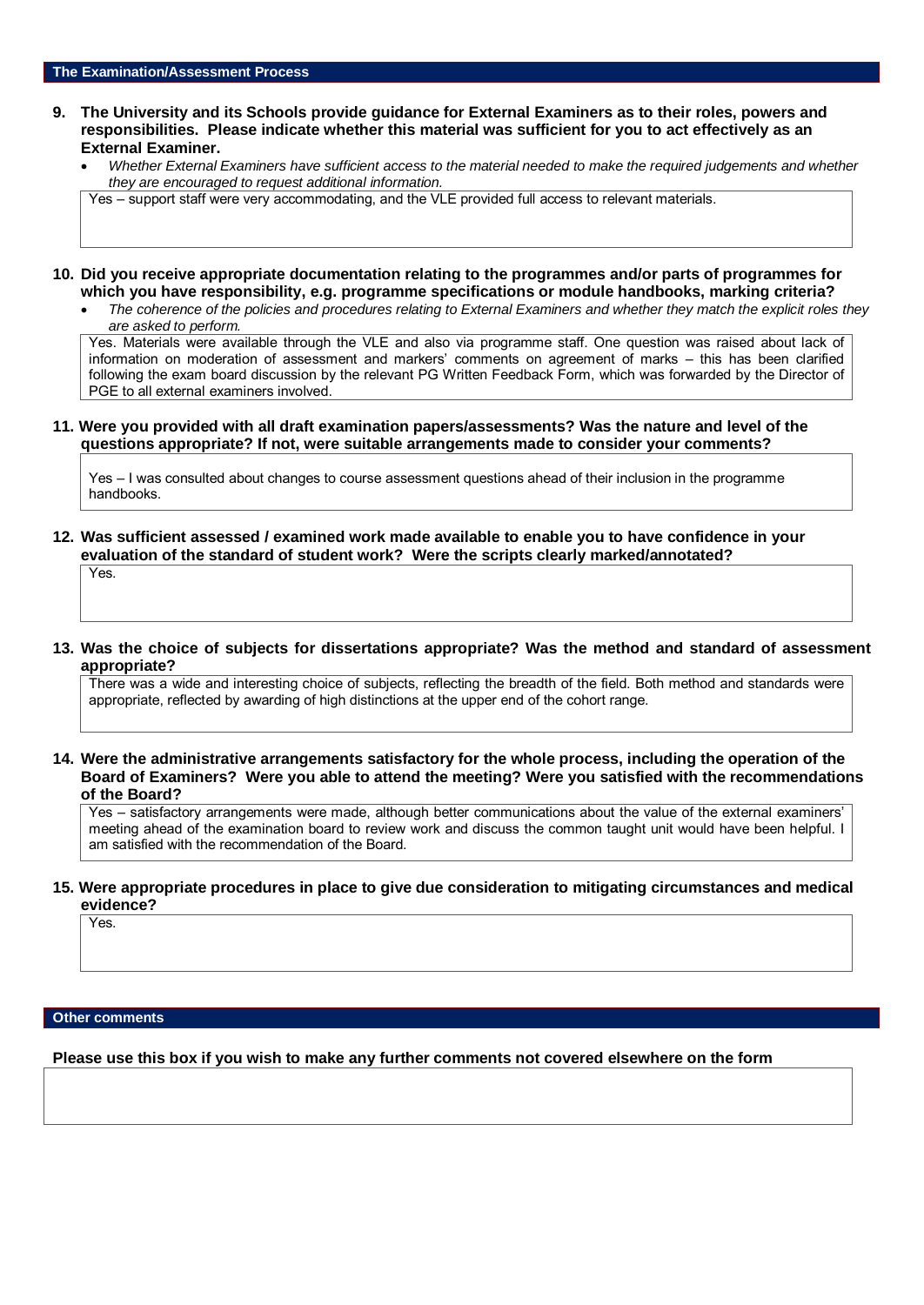# **SCHOOL OF PERFORMANCE AND CULTURAL INDUSTRIES**

# **RESPONSE TO EXTERNAL EXAMINER REPORT**

# **ACADEMIC SESSION 2011-12**

| <b>PROGRAMME TITLE</b>  | <b>MA Culture, Creativity and</b><br>Entrepreneurship |
|-------------------------|-------------------------------------------------------|
| <b>NAME OF EXAMINER</b> | ≺>                                                    |
|                         |                                                       |

We would like to thank  $\lt$  for  $\lt$  useful and constructive comments, which will help us immensely in the next phase of refreshing the programme.

This year we are particularly pleased with <> encouraging comments about the intended learning outcomes, structure and content of the programme and regarding the continued potential CCE has to make a distinctive contribution to our students and to the academic field.

## **Overall Programme Comments**

- **Pathways:** We were interested in <> comments regarding the 'pathways' students can take to navigate their own routes through the programme. We have taken this on board and are committed to developing more choices and options as our students are continuing to fall into two natural cohorts: Cultural Policy and Arts Management. These are being presented at the next School education committee in February 2013.
- **Assessment methods:** The report highlights the current homogeneity of assessment methods, which are based predominantly on the extended essay. We have therefore proposed a range of module modifications to implement a more balanced portfolio of assessments, including presentations and case studies to develop students' team-working and communications skills.
- **Presentation of written work**: We agree with Abigail's comments about the lack of uniformity in the style and presentation of students' written work and have decided to produce a programme style guide to cover all written assignments. Regarding the comments about the apparent challenges students face in presenting and analysing interview data and about the apparent case of selfplagiarism, we have decided to reconfigure the Research Perspectives module so that it runs over both semesters and focuses more on research methods, ethics and academic conventions. This also responds to comments in the students' survey that they felt under-prepared for their Research Projects.
- **Marking and feedback**: We were delighted to read <> comments about our marking, our marking scheme and the feedback we provide to our students. We are committed to supporting our students through personalised and highly tailored feedback, which relates back to the learning outcomes of each module. However, we also take on board the need to be more rigorous and transparent about opportunities for formative feedback.